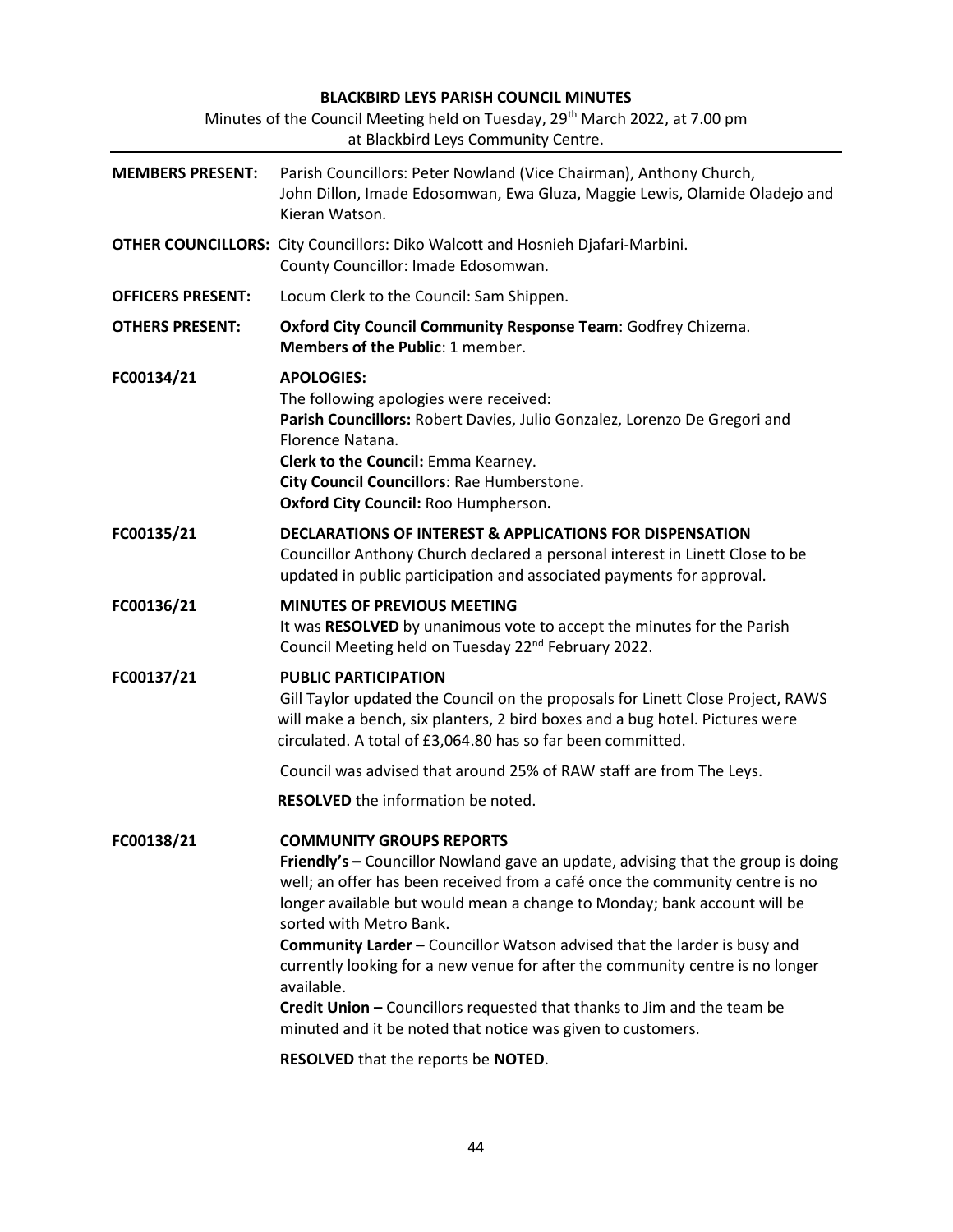### FC00139/21 REGENERATION UPDATE

The Oxford City Council Regeneration Manager was not present, but an update on the Community Response Team was given by Godfrey Chizema. He advised that a representative could attend quarterly and between those times the Council has email contact details. Currently the team is dealing with fly tipping, dog fouling reports, car repair issues among other issues. Councillors raised comments regarding charges for collection of items causing more fly tipping; response times for collection by ODS and the dog warden. RESOLVED that the report be NOTED and that the Clerk write to the City Council regarding the opening of the office at the Community Centre now Covid restrictions are lifted.

Action: Clerk to write to City Council.

#### FC00140/21 COUNCILLOR REPORTS

The councillors present gave their reports.

### 4. City Councillors

Councillor Walcott advised that she was dealing with residents facing damp properties and overcrowded housing with some success. A review is being undertaken to establish whether there is any racial bias for some of the housing issues.

Fixtures are being replaced on Evenlode Tower, she advised that this is not a cladding issue and there are no safety concerns.

Support is being considered for those in fuel poverty.

An update was given on support for Ukrainian refugees, particularly concerns regarding potential safeguarding.

#### 8.10pm Councillor Olamide Oladejo left the meeting.

8.15pm City Councillor Hosnieh Djafari-Marbini entered the meeting and spoke after Parish Councillors, for the continuity of the minutes her report is minuted at this point.

> Councillor Djafari-Marbini reported on the re-housing of three families; a media campaign regarding the sewage works; advised that councillors and residents contact Roo Humpherson regarding any issues with Catalyst properties; her contact with Oxford University Ukraine Society. She also advised that the child poverty action group is due to report shortly in relation to Covid; and she is dealing with an unsuitable tall tree on Field Avenue.

### 5. County Councillor

Councillor Edosomwan advised that he had recently spent time working to sort issues with fly tipping, housing and youth matters. He commented that there is systematic failure in delivering services for young people who are part of the community.

### 6. Parish Councillors

Councillor Dillon reported that after a period of health difficulties, he has now repaired two noticeboards and has keys to distribute. Councillors queried how notices could be placed, the Vice-Chairman commented that he has the role of putting up notices.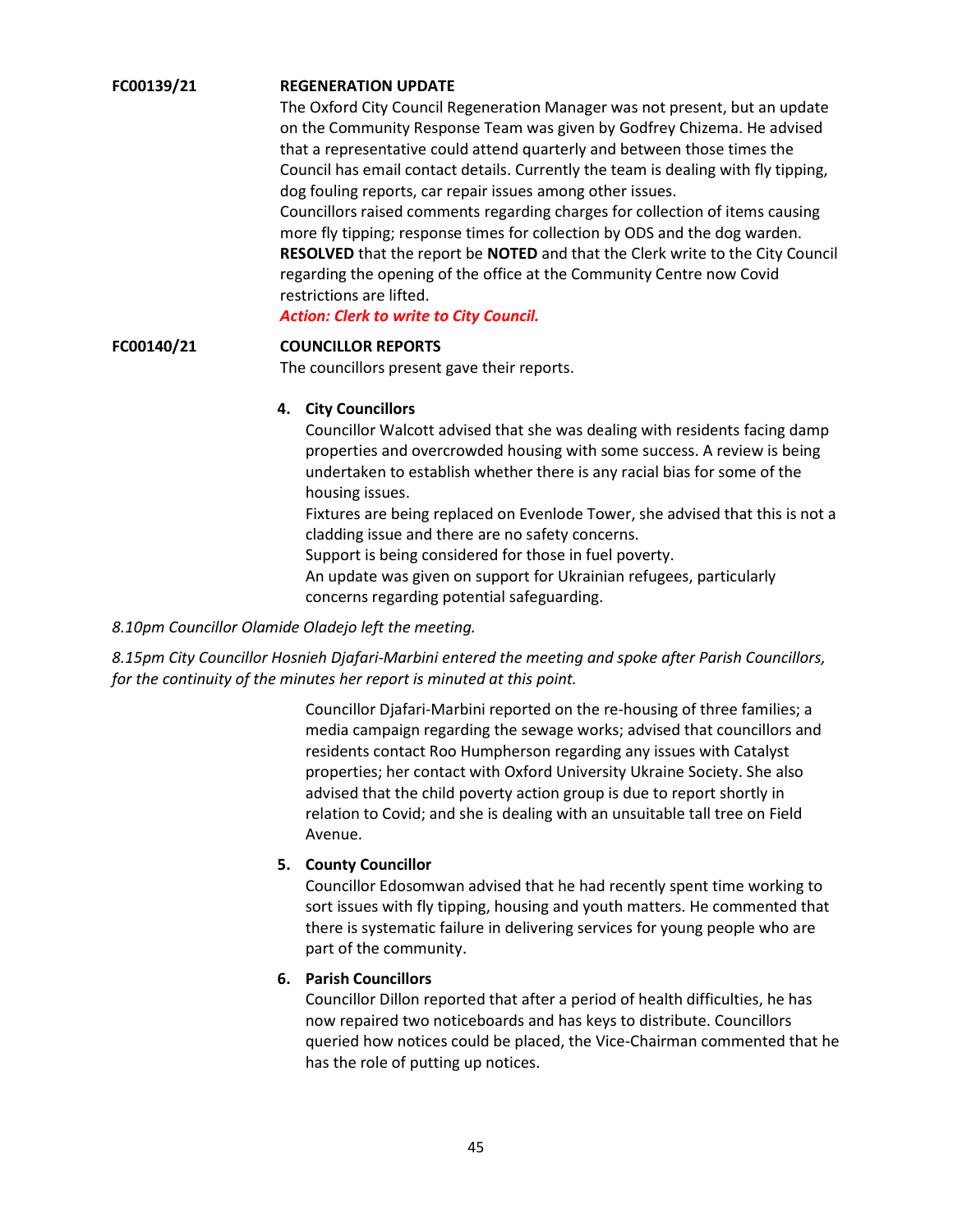Councillor Watson advised that the Oxford Hub is doing up bikes; and the Community Larder remains busy.

Councillor Church reported on election notices and timetable for submission of nominations.

Councillor Gluza reported on donations for the Ukraine appeal; advised that anyone wanting to be involved in arrangements for the Queen's Platinum Jubilee event taking place on  $5<sup>th</sup>$  June should attend the next meeting at 6pm on 12th April at the Community Centre. She gave dates for the diary of  $10<sup>th</sup>$  September when The Leys Festival will take place and 31<sup>st</sup> May 1pm – 3pm for the Oxfordshire Play Association Play Day.

Councillor Lewis updated on referrals to the Food Bank; safety problems with the Locality Hub; Thames Water sewage issues at Grenoble Road; fencing at Knights Road; a Police Closure Notice on a property in Crowberry Road. She updated on hot meals available at Waste to Taste in Cowley; the changes to return tickets on Stagecoach buses; and the retirement of Maggie James from the CCG; and the funeral of the husband of a local active community member on 8<sup>th</sup> April.

She advised that Covid deaths were four times higher in deprived areas according to research.

RESOLVED that the reports be NOTED.

### FC00141/21 LOW TRAFFIC NEIGHBOURHOODS (LTN'S)

In the absence of Councillor De Gregori this item was withdrawn and deferred to a future meeting.

#### FC00142/21 CASHBOOK

### 4. Internal Financial Controller

Cllr Edosomwan confirmed the review of the cashbook against the invoices for March 2022 was correct.

### 5. Cashbook

It was RESOLVED by unanimous vote to accept the payments for March 2022. This was proposed by Cllr Nowland and seconded by Cllr Church.

|     | Date       | Payee                          | <b>Description</b>             | Inv. No             | Amount    |
|-----|------------|--------------------------------|--------------------------------|---------------------|-----------|
|     |            |                                | Hall Hire 29/06/2021-          |                     |           |
| 1.  | 25/03/2022 | <b>Oxford City Council</b>     | 15/02/2022                     | 51413025            | £102.15   |
| 2.  | 25/03/2022 | <b>Oxford City Council</b>     | Friendleys Nov 2021            | 51409436            | £84.80    |
| 3.  | 25/03/2022 | <b>Oxford City Council</b>     | Friendleys Dec 2021            | 51410897            | £42.40    |
| 4.  | 25/03/2022 | <b>Oxford City Council</b>     | Friendleys Jan 2022            | 51412009            | £84.80    |
| 5.  | 25/03/2022 | <b>Oxford City Council</b>     | Friendleys Feb 2022            | 51413024            | £84.80    |
| 6.  | 25/03/2022 | <b>Oxford City Council</b>     | Friendleys March 2022          | 51413994            | £106.00   |
| 7.  | 25/03/2022 | Raw                            | Deposit for Linnet Cls Project | SIN 009131          | £1,532.40 |
| 8.  | 25/03/2022 | <b>BLNSS T/a Agnes Smith</b>   | 70% Grant                      | On receipt of T&C's | £1,750.00 |
| 9.  | 25/03/2022 | Leys CDI                       | 70% Grant                      | On receipt of T&C's | £1,400.00 |
| 10. | 25/03/2022 | <b>Oxford Community Action</b> | 70% Grant                      | On receipt of T&C's | £1,750.00 |